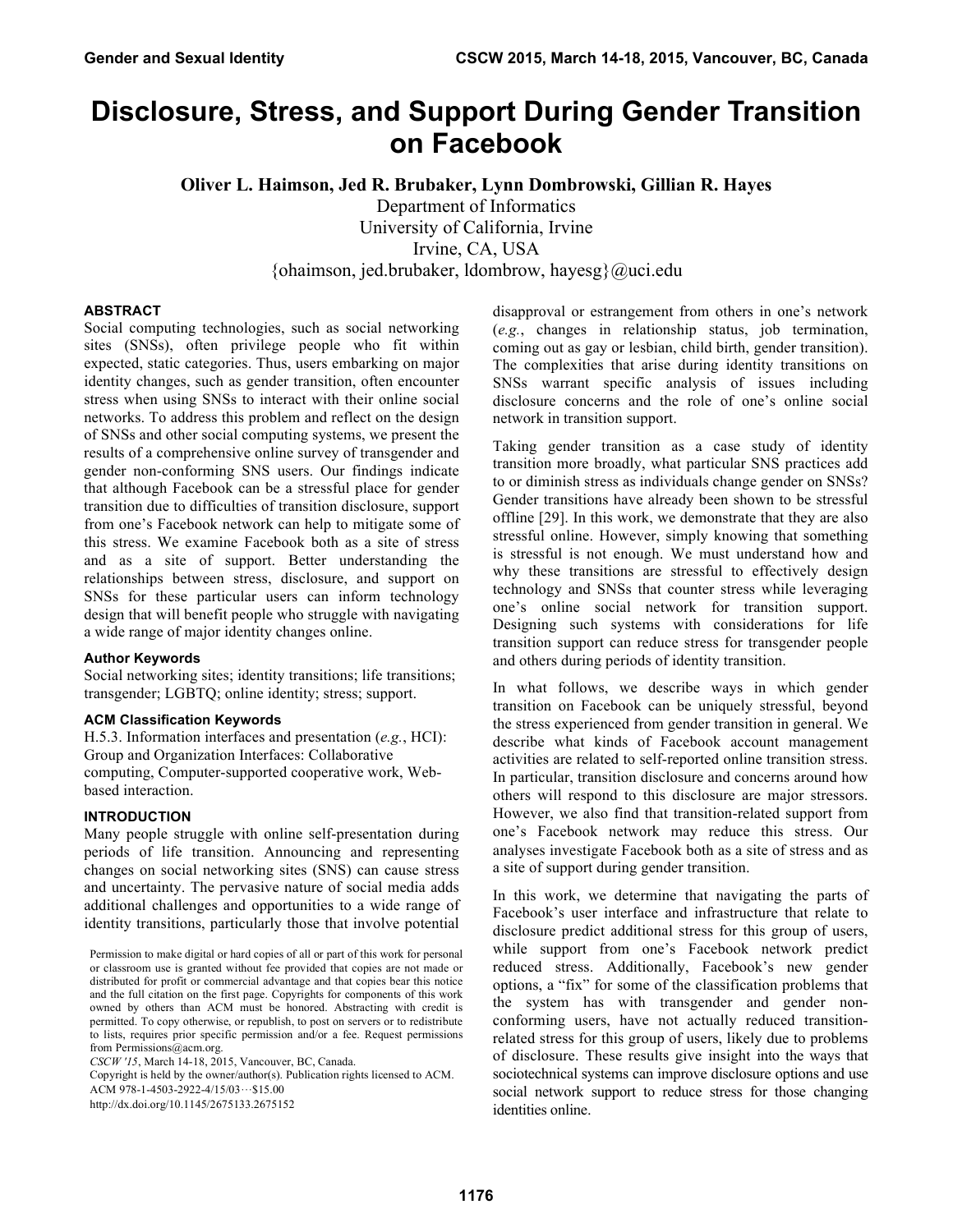CSCW has a rich history of scholarship critiquing the uneven politics of classification and categorization (*e.g.*, [5, 42]). Classification of gender and its relation to selfpresentation is a secondary theme of this paper and an important area for continued research. However, our findings show that addressing categorization issues alone is not enough. Disclosure of personal information about identity transitions on Facebook is a more fundamental concern for participants in this work. Therefore, in this paper, we focus primarily on five research questions related to differential identity disclosure, as outlined here:

- *Stress.* How stressful is gender transition on Facebook, and how does this compare with stress experienced during gender transition in other settings?
- *Account management strategies and disclosure.* In what account management activities do people engage during gender transition on Facebook, and how are these activities related to disclosure and associated with stress?
- *Network transition support.* During gender transition, how supportive are peoples' Facebook networks, how does this compare with support received from other networks, and how is this support associated with stress experienced?
- *Custom gender options and disclosure.* How do Facebook's new custom gender options relate to gender transitionrelated disclosure and stress?
- *Demographics.* Are demographic variables such as race, gender, or socioeconomic status associated with higher levels of stress during gender transition on Facebook?

The remainder of this paper is organized as follows. First, we provide some background on transgender issues and identity transitions. Next, we discuss related research, followed by a description of our methods. We then present empirical findings based on analysis of data from our online survey. We close with a discussion of design implications and a summary of our findings.

#### **BACKGROUND**

This section provides background by first defining transgender, then situating it among other life transitions and identity changes. We then discuss the recent history of gender representation on Facebook.

# **Gender Transition as Identity and Life Transition**

Transgender is an umbrella term that can broadly be defined as including "those who transition from one gender to another…and those who may not, including genderqueer people, cross-dressers, the androgynous, and those whose gender non-conformity is part of their identity" [27:12]. Importantly, a person's relationship to their gender is what matters here, not necessarily physical characteristics or changes. Following [29], we use "trans" for the remainder of this paper to refer to the broad transgender population, except when designating between different facets of the transgender community.

Little is known about how trans people navigate gender transition online. Studying this community of SNS users and their information practices as an extreme case of identity transition can lead to better understandings of the sources of stress during life transitions more broadly, particularly those that involve substantial changes to identity. This work also provides insight into identity transition-related constraints within SNSs and their corresponding information infrastructures and user interfaces. These insights inform our knowledge of how stress and constraints encountered on SNSs more generally affect those embarking on major identity changes.

Although many major life changes cause people to change their identities substantially, gender transition is unique because numerous complex identity changes are coupled with risks of discrimination, harassment, and rejection [22, 27, 29]. Gender transition often leads to severe marginalization as well as rejection and disapproval from friends, family members, and networks at work and school [22, 29]. All of these factors contribute to stress for trans people [29], making transition especially difficult. At the same time, gender transition is one of the only life changes so drastic that a person often becomes literally unrecognizable to their friends, family, and online social networks. For example, during transition, a person's SNS profile will often change in three substantial ways: name, gender, and physical appearance in profile photo. These changes can occur months or even years apart from each other. If such changes are made without announcement, or if the announcement of gender change is not displayed or noticed by some members of the trans person's online social network, a person who was once a "friend" now appears as a stranger. Thus, gender transition requires many complicated decisions around disclosure. Facing discrimination, violence, and rejection, while at the same time managing complex disclosure decisions, may make a trans person feel uncomfortable and unfamiliar within their online social network, thus causing stress, frustration, and disengagement with the SNS.

Because few other life transitions encompass such potentially drastic, numerous, and complex identity changes, gender transition allows insight into SNS practices in a way that other major life changes do not. Previous research found that students changing gender allowed university information systems administrators to uncover structural holes in databases [12, 30]. Likewise, studying the experiences of trans SNS users gives us a unique view into the potentially problematic nature of SNSs during identity transitions, which we will examine in the remainder of this paper.

#### **Gender Representation on Facebook**

Recently, the needs of trans people have received popular attention with Facebook's introduction of custom gender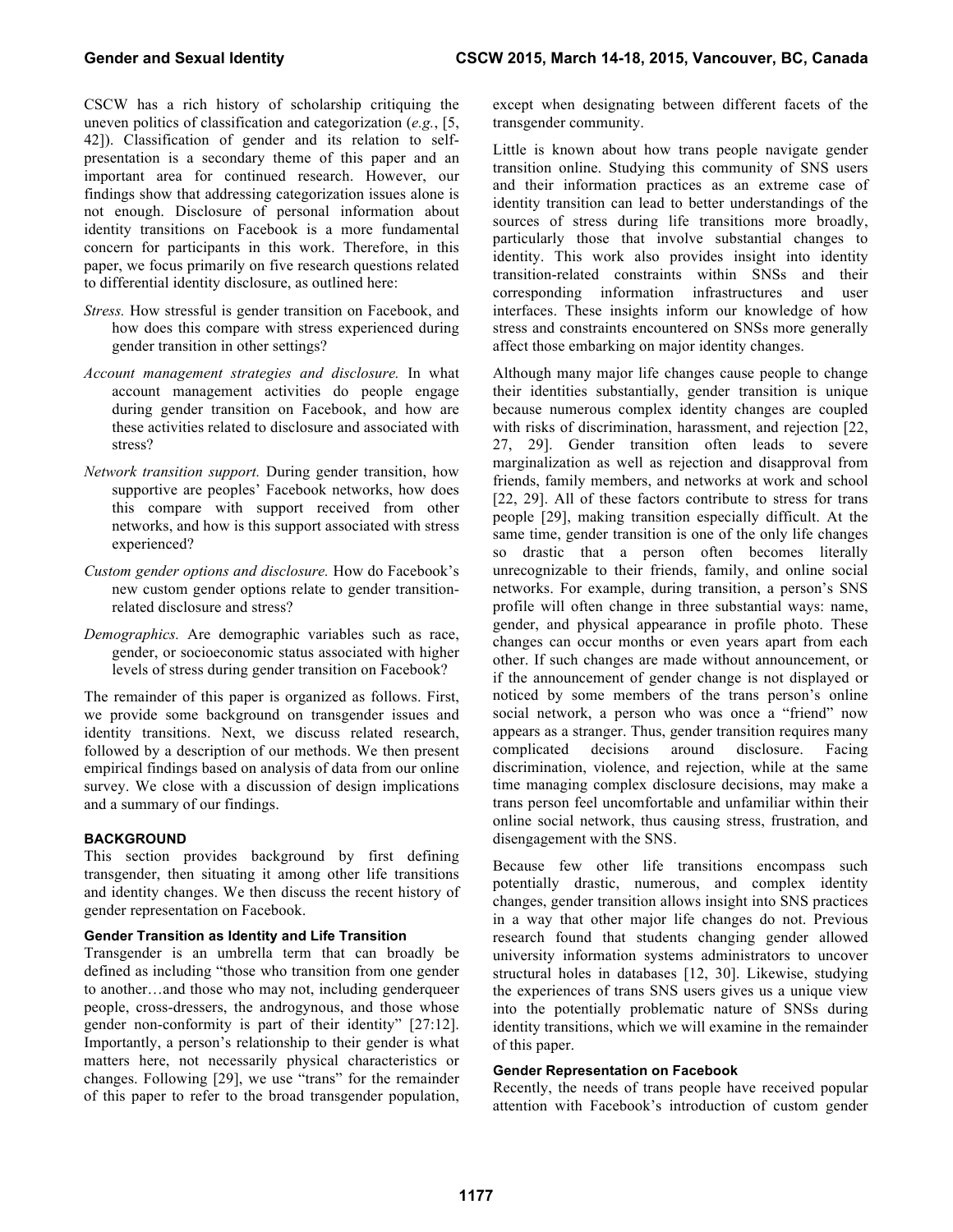

**Figure 1. Custom gender option selection on Facebook [screenshot taken May 26, 2014].**

options. On February 13, 2014, Facebook activated its new "Custom" gender options. Instead of only two gender options, users could now choose from 58 terms to describe their gender. Additionally, users could choose from three rather than two pronoun options. However, behind the user interface, Facebook's database continues to store gender in simplified ways, effectively categorizing many of its 56 custom gender options into more prominent gender codes [4]. This simplified classification system results in instances in which Facebook's underlying categories, which can be problematic for the trans user, bleed through into the various places in the system in which gendered language is used (*e.g.*, the pronouns attached to an individual's activity) [4]. Inputting a custom gender is also problematic for some trans users, because the system imposes constraints on gender representation. While the interface includes what appears to be a freeform text box, the user is actually limited to a pre-set list of options that become visible as the user attempts to type in their preferred gender term (see Figure 1).

The recent implementation of additional gender options on Facebook is a laudable step in supporting the trans community. However, features that allow trans people to control the display of their gender identities cannot mitigate the much broader set of stressors of which self-presentation is only a part. In fact, in some cases, as we describe in this paper, the availability of additional options may create additional stress. In this work, we describe a broad range of account management activities, including those related to disclosure and representation, in terms of their potential to both create and diminish stress related to gender transition on Facebook.

#### **RELATED WORK**

Researching the trans population provides a unique contribution to existing CSCW literature on major life changes. With the exception of [4] and [31], no work has focused specifically on trans people's use of SNSs, and no empirical research has been conducted in this area. Thus, we present a review of related work about stress, support, and disclosure on SNSs during life transitions more broadly.

Social computing systems, such as SNSs, allow users unique ways to express identity online during major life changes and can be major sources of social support [11] and helpful information for adapting to changes [41]. Studies show that online social networks and support groups benefit a wide range of transitional communities, such as new parents [20], those who have recently lost a job [11], adults transitioning to old age [37], and students entering college [19, 39, 41, 43]. In the absence of socialization that allows people to gain the skills necessary to smoothly navigate life transitions [25], some of these skills are learned via SNS networks. Networks on SNSs are an important source of support for people facing major life changes.

However, SNSs can also be potentially harmful spaces during life transitions. The public, open nature of SNSs can place users at risk of harassment, which can complicate and even impede life transitions online [16, 36]. Communication with one's Facebook network can cause added stress during life transitions when friends offer unhelpful advice, and passive consumption of news feed content can decrease social support [11]. Additionally, SNSs open up a whole new set of "digital possessions," such as photographs, messages, and even SNS profiles themselves, many of which must be sorted through and changed during a life transition [38]. By further examining the potentially negative aspects of using SNSs during life transitions, we seek to understand how to best support transition processes online, including ways to preserve privacy and allow for optimal network support.

In particular, SNSs complicate life transitions due to complexities around disclosure of transition-related information and self-presentation online. People carefully curate their self-presentation depending on their intended audience [26]. Impression management [26] has always been an important topic in SNS research [7], but is particularly relevant when considering complex and multiple identities that emerge during major life changes. On SNSs, people commonly present different information depending on the audience [6, 15, 23, 34, 35]. Maintaining multiple SNS profiles is a common practice, but is a burden and comes with the risk of unintended "leakage" between accounts [15]. Particularly for marginalized groups, having incompatible faceted identities may cause people to worry more about posting on Facebook, thus leading them to use email, a private platform, more often [23]. However, even with email, people maintain multiple accounts for use in different settings [28]. People use both mental strategies and account management behaviors on Facebook to "divide the platform into separate spaces" in order to manage disclosures among different groups of friends [32:288]. Customizing privacy settings, for instance creating lists of friends, is a common account management technique for disclosure, and has been shown to increase the amount of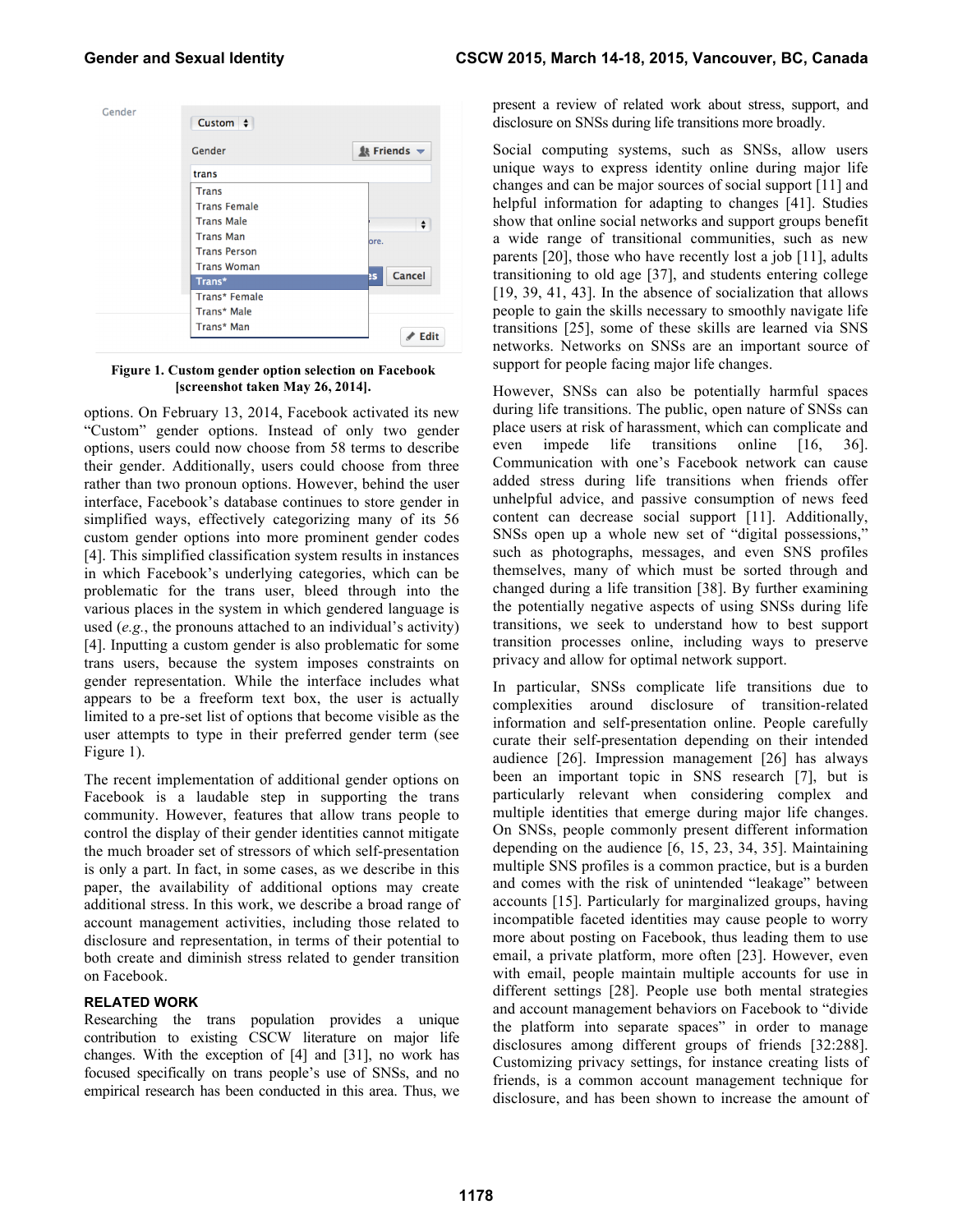content shared on Facebook [40]. However, many Facebook users misinterpret privacy settings [1], which can lead to information being shared with unintended audiences [34, 47]. Although users employ many strategies to manage disclosure on SNSs during life transitions, in this work we show that some of these behaviors are associated with increased transition-related stress.

Stress associated with life transitions [25, 41] can carry over to, or even be exacerbated by, SNSs. Our contribution to CSCW lies in understanding which Facebook account management behaviors relate to increased stress during transition, and how support from one's network may diminish this stress. In turn, by documenting the conditions under which the stress and support occurs, this work sheds light on how SNS designers can help reduce transitionrelated stress and promote network support.

# **METHODS**

We developed an online survey aimed at trans people who had experienced gender transition on SNSs. Due to the nature of the research questions, the survey excluded people who had transitioned prior to establishing a profile on a SNS, because they would not have experienced gender transition on a SNS. Participants were recruited and asked to complete the survey via several methods. The authors shared recruitment materials on their social media profiles and encouraged our networks to share the link. Recruitment materials were emailed to several email lists targeted at the transgender and LGBTQ communities, and shared on LGBTQ and transgender-focused groups or forums on Facebook and other SNSs. We also distributed recruitment materials to our contacts at several health centers specializing in trans healthcare. Participation was incentivized by entering survey participants into a drawing for a \$500 Visa gift card. The survey was active April 15 – May 31, 2014

Most of the questions provided Likert-style response options  $(N = 51)$  or yes/no with other possible response options  $(N = 16)$ , while others provided lists of possible SNS practices with an "Other (please specify)" option that included a write-in answer box  $(N = 8)$ . Other optional questions were more qualitative in nature and provided free-form write-in answer fields  $(N = 15)$ . Many questions were shown to some participants but hidden to others depending on answers to previous questions. All survey questions relevant to the results presented in this paper are included in an Appendix at the end of the paper.

While our survey included questions about a variety of SNS platforms, the data and findings we report in this paper are specific to questions about Facebook (Q3-18). Because Facebook is the dominant SNS in the U.S., used by 71% of online adults [18] and by 98.90% of participants in our study, we focused on Facebook specifically to collect a large sample of data about one platform. This allowed us to analyze participants' gender transition practices and challenges on Facebook in more depth. Facebook is also

particularly interesting, because the platform recently implemented custom gender options, which we analyze in relation to self-reported transition stress.

The first part of the survey (Q3-14) focused on Facebook use. Those who had previously maintained a Facebook profile but did not currently use Facebook were asked to reflect on "the time when you were last active on Facebook." Questions about Facebook touched on common practices regarding online transition account management activities in general (Q7) and management of one's "friends" list (Q8). Participants were then asked about how stressful it was to transition on Facebook (Q9a) and how many people in their Facebook network they perceived were supportive of their transition (Q10). These questions were followed by open-ended questions (Q11-14) such as "What parts of transitioning on Facebook were especially difficult? Why were they difficult?" and "What do you think would improve the online gender transition experience on Facebook?"

Next, respondents were asked about their thoughts and practices regarding Facebook's new custom gender options (Q15-18). Those who were not aware of the new custom gender options skipped this section of the survey. Questions then turned to stress experienced in particular offline settings (Q19-20) and self-perceived transition support received offline from friends, family, and co-workers (Q21- 24). Finally, demographic information was collected from participants (Q25-31).

Because a validated scale does not exist for measuring stress or support during gender transition, or even for measuring such variables during a previous time period, our stress and support variables instead measure self-perceived stress and support experienced during transition. We evaluated several validated stress and social support scales for possible use (*e.g.*, [13, 33]), but none were appropriate for evaluating stress and support experienced around a particular past event. Additionally, we were concerned that adding multi-question scales to an already lengthy survey would lower survey completion rates. However, our survey instruments exhibit face validity. To test the face validity of our stress variable, two of the authors qualitatively coded levels of stress represented in 35 randomly-selected participants' responses to open-ended questions. The average of the two coders' measures of qualitative stress was highly correlated with participants' Likert scale response to  $Q9a$ ,  $r(33) = .63$ ,  $p < .001$ , indicating face validity of Q9a as a measure of stress. Inter-rater reliability between the two coders was high at  $r(33) = .86$ ,  $p < .001$ . Face validity was also demonstrated by positive feedback from a pilot group of survey participants.

Each section of the survey included optional questions for any additional information that participants wished to share (*e.g.*, "Is there anything else you would like to tell us about your transition experience on Facebook?"). Answers to these and the aforementioned open-ended questions allowed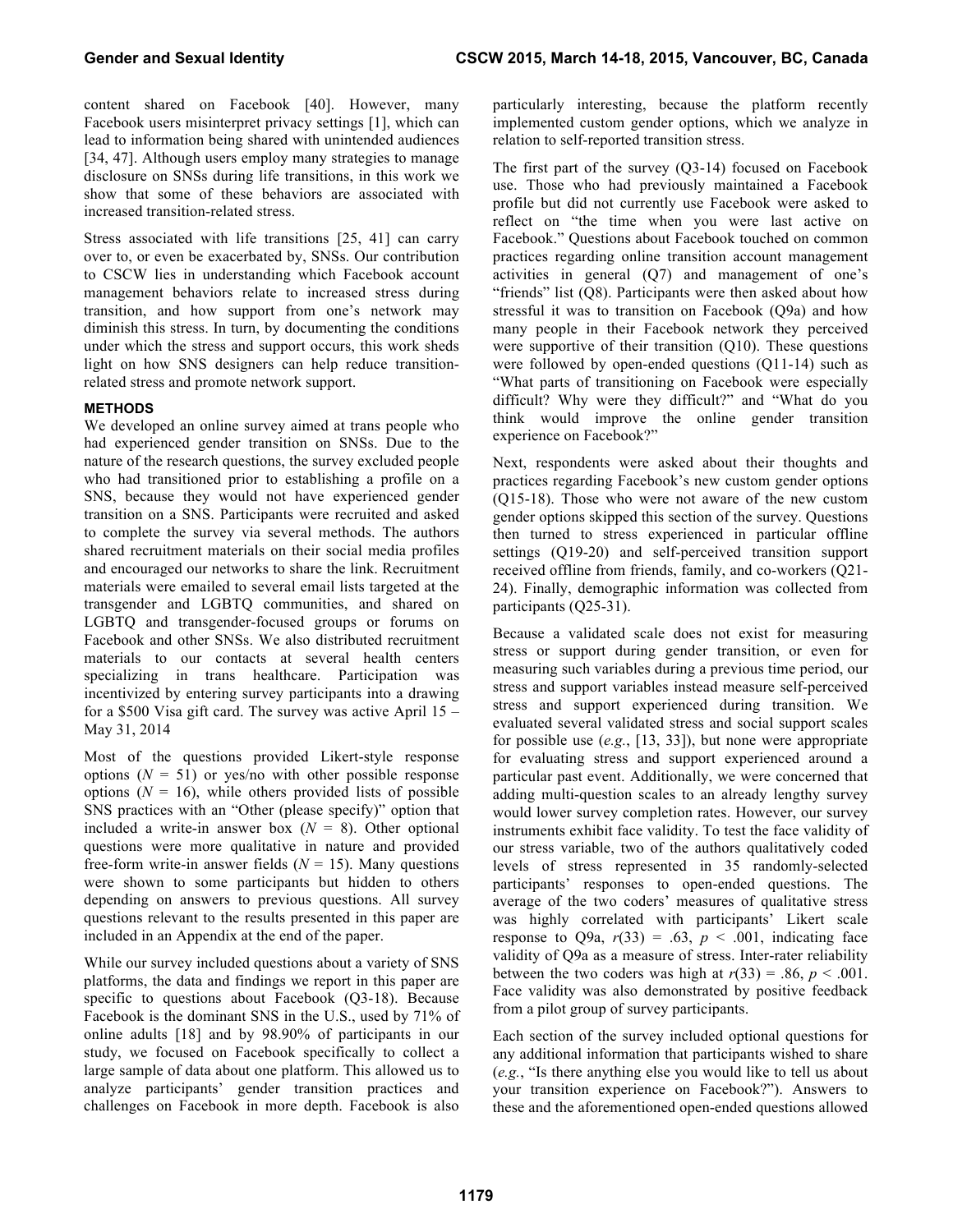us to qualitatively support our quantitative results using open coding of free-form response data. On average, for each of the open-ended questions about gender transition on Facebook, 55.81% of participants opted to spend the extra time to include a write-in response.

# **Data**

Our sample included 371 participants who completed the online survey. 615 participants started the survey but some did not finish, either being disqualified due to not meeting the study's criteria, or opting not to finish for other reasons. The first author manually cleaned the data, removing responses from participants whose answers appeared illogical or insincere, or who completed the survey despite not qualifying. Data from 62 participants was not used because they either were not a Facebook user or had not transitioned on Facebook. Our final model included data from 242 participants after removing participants with missing data for any of the relevant variables. All of these participants had experienced a gender transition of some sort on Facebook, whether from male to female, female to male, or from a binary gender to a non-binary gender such as genderqueer, agender, or gender non-conforming.

Participants were allowed to choose multiple gender and race/ethnicity options (for instance, a person may identify both as transfemale and as genderqueer, or as both white/Caucasian and Hispanic/Latino). As such, percentages add up to greater than 100%. When asked their current gender, 46.30% of participants identified as female/ transfemale/transwoman/MTF, 39.18% as male/transmale/ transman/FTM, and 25.48% as genderqueer, agender, gender non-conforming, or a different gender. Our sample was not racially diverse: 90.68% were white/Caucasian, 5.21% were Asian/Pacific Islander, 5.48% were Hispanic/Latino, 3.01% were American Indian/Native American, and 1.92% were black/African-American. The lack of racial diversity may be a result of our networks used to recruit participants, and is a limitation of this research. The mean age was 28.93 (*SD* = 8.84, range: 18-66).

Participants reported a median of approximately 201-500 Facebook friends and a median daily Facebook usage of approximately 1-2 hours. On average, participants began their transition on Facebook 2.41 years prior to taking the survey  $(SD = 2.07$ , range: 0-10) and began their transition overall 3.97 years prior to taking the survey  $(SD = 4.60)$ , range: 0-45).

We cannot claim that our sample is representative of the trans population overall. It is not currently possible to obtain a random sample of trans people [27], however, the most comprehensive and representative survey of trans people to date is Grant *et al.*'s National Transgender Discrimination Survey [27]. Our sample is comparable to Grant *et al.*'s [27] in terms of gender identity when categorizing participants as male, female, or other,  $X^2(2, N)$  $= 371$ ) = 3.39,  $p = 0.18$ . However, significant racial differences exist between our sample and Grant *et al.*'s

[26],  $X^2(4, N = 371) = 20.41, p < .001$ . Specifically, our sample includes significantly fewer blacks/African-Americans (standardized residual  $= -3.32$ ), fewer American Indians/Native Americans (standardized residual  $= -2.24$ ), and more Whites/Caucasians (standardized residual  $= 2.71$ ) than Grant *et al.*'s [27], a limitation of our study.

# **Data Analysis**

Quantitative data were analyzed using descriptive statistics and statistical modeling to explore relationships between stress, support, and account management activities, the variables of interest in this work. Stress around transition disclosure also emerged as a common theme in qualitative open-coding of short-answer responses by two of the authors.

To understand which disclosure-related activities (see Table 1) most contributed to and reduced stress, we used regression models to explore the relationships between account management activities and self-reported transition stress. We first ran 11 separate regressions, one for each account management activity in Table 1, with self-reported stress as the outcome variable and the account management activity as an independent variable along with control variables. Then, only those account management activities that predicted increased stress of transition on Facebook were used as independent variables in a final standardized linear regression model (see Table 2). This model included self-reported stress as the outcome variable, and selfreported transition practices on Facebook and level of support from one's Facebook network as independent variables. Control variables included gender, age, years since transition, race/ethnicity, socioeconomic status indicators, amount of time spent on Facebook daily, and number of Facebook friends.

# **Limitations**

Because our analysis is based on survey data, we present correlational results without causal claims. Our model includes control variables to eliminate potential confounds. This allows us to argue that real relationships exist between disclosure-related Facebook behavior, self-reported support and self-reported stress. Additionally, as described in the methods section, using non-validated survey instruments to measure stress and support is a potential limitation of this work. However, the face validity of our survey questions gives us confidence that our survey captured participants' self-perceived levels of stress and support during gender transition. Self-reported data is also a limitation because participants transitioned on average several years prior to taking the survey, leading to potential difficulties in recalling transition experiences. Next, as noted in the Data section, our sample may not be representative of the overall trans population, thus limiting the generalizability of our results. A final limitation is that peoples' lived experiences are more complex than can be captured by the online/offline binary that some of our survey questions assume.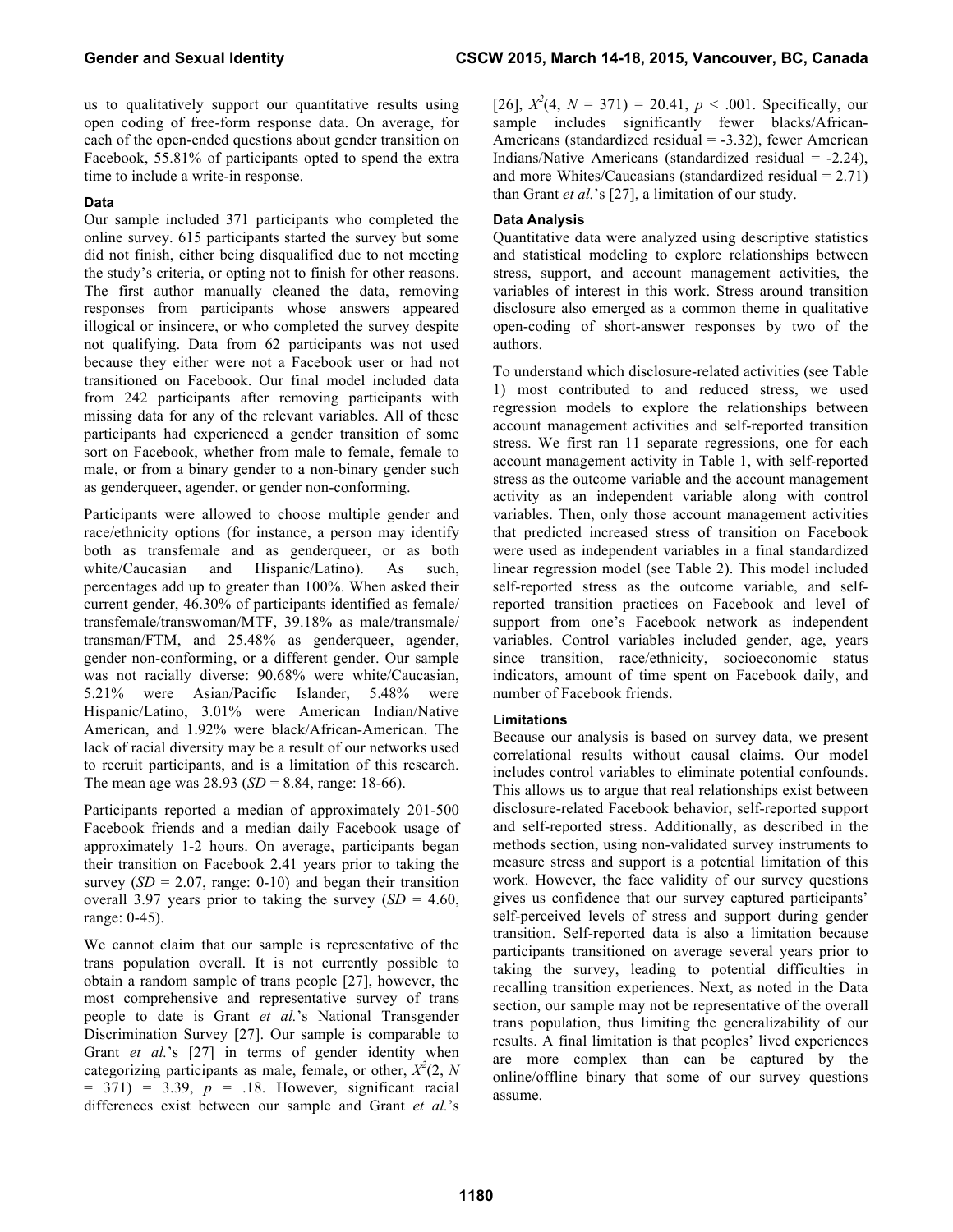

**Figure 2. How stressful was it to transition in each of these environments? (Ordered from most stressful to least stressful)**

#### **RESULTS**

The results of our work offer insight into the self-reported stress experienced by trans Facebook users and provide a statistical model examining relationships between stress and transition-related Facebook account management activities. These results also illuminate participants' perceived transition-related support among different networks, and how this relates to transition stress on Facebook in general and in light of Facebook's custom gender options. We also analyze demographic variables and transition-related stress.

#### **Stress**

#### *How stressful is gender transition on Facebook?*

During gender transition, trans people experience substantial stress while using Facebook. When asked how stressful it was to transition on Facebook (Q9a), 51.70% of participants responded that it was "extremely stressful" or "moderately stressful", while only 19.73% described it as "not at all stressful" (see Figure 2).

#### *How does this compare with stress experienced during gender transition in other settings?*

Interactions on Facebook (Q9a) were reported to be significantly less stressful  $(M = 2.45, SD = .95)$  than interactions in most non-SNS transition settings (see Figure 2), such as among close family (Q19c)  $(M = 3.49, SD =$ .85), *t*(282) = -16.95, *p* < .001; among extended family (Q19d) (*M* = 3.34, *SD* = .89), *t*(261) = -13.10, *p* < .001; at work (Q19e) (*M* = 3.04, *SD* = .92), *t*(234) = -7.93, *p* < .001; at school (Q19f) ( $M = 2.85$ ,  $SD = 1.00$ ),  $t(178) = -5.00$ ,  $p <$ .001; and among all friends (Q19b) (*M* = 2.69, *SD* = .89),  $t(290) = -4.21$ ,  $p < .01$ . However, transitioning on Facebook was significantly more stressful than transitioning among close friends (Q19a)  $(M = 2.24, SD = .95)$ ,  $t(292) = 3.38, p$ < .01. Although other transition settings cause people to experience more stress during gender transition, Facebook is unique because one's Facebook network often includes people from all of the categories considered most stressful – close family, extended family, co-workers, classmates, and friends. During gender transition, an individual may want to

present their identity differently to different social groups, thus complicating disclosure of transition-related information.

#### **Account Management Strategies and Disclosure**

#### *In what account management activities do people engage during gender transition on Facebook, and how are these activities related to disclosure?*

Participants engaged in many account management activities aimed at controlling disclosure, such as creating "lists" to share content with only certain friends, unfriending, switching to a new profile/account, and/or maintaining multiple profiles/accounts (see Table 1). Lists allow profile owners to disclose certain information only to particular groups of people. For example, separate lists can be maintained for family members, co-workers, and close friends. When posting a status update, the privacy setting can be toggled to restrict the audience of that post to only people appearing on particular lists. The ability to use lists to control disclosure may make transition on Facebook less

| <b>Activity</b>                                                                   | Percentage who<br>engaged in activity |
|-----------------------------------------------------------------------------------|---------------------------------------|
| Announced transition                                                              | 48.77%                                |
| Changed the gender listed on profile                                              | 68.49%                                |
| Changed the name displayed on profile                                             | 59.73%                                |
| Changed my profile picture                                                        | 62.74%                                |
| Deleted profile/account                                                           | 10.96%                                |
| Created new profile                                                               | 18.90%                                |
| Maintained multiple accounts                                                      | 14.79%                                |
| Unfriended or blocked people who may not be.<br>supportive                        | 41.64%                                |
| Unfriended or blocked people I did not want to know<br>about transition           | 20.00%                                |
| Made some posts visible only to some people in<br>network                         | 30.96%                                |
| Created lists or groups to make posts visible to only<br>certain groups of people | 19.18%                                |

**Table 1. Disclosure-related activities on Facebook.**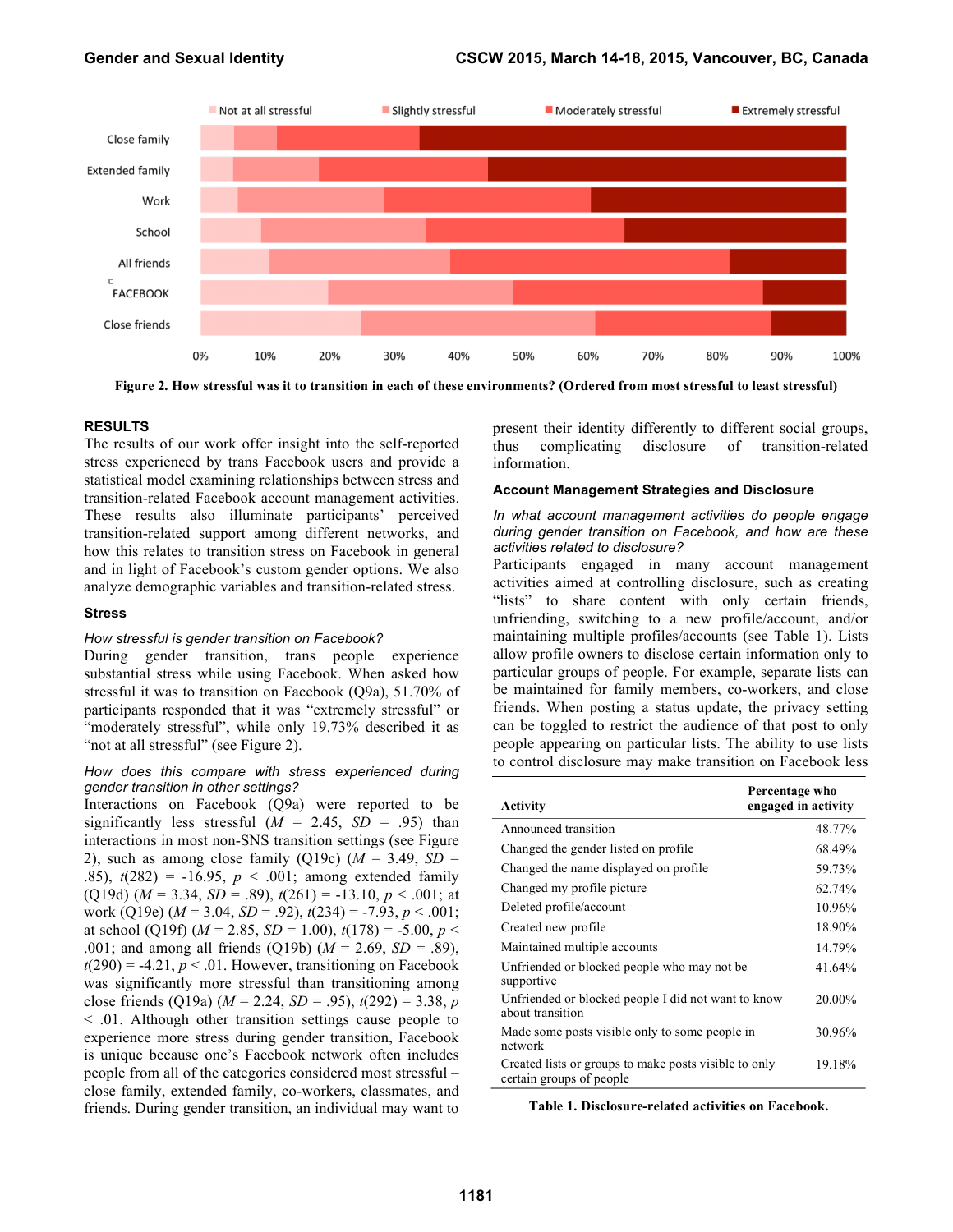stressful than in other settings (see Figure 2). For example, monitoring what information a person discloses to their transphobic uncle on Facebook is much easier than doing so at a family gathering. However, the act of monitoring the audience of transition-related content and regularly scrutinizing friends lists may in fact contribute to some of the stress experienced on Facebook during transition.

#### *How are these activities associated with stress?*

Several important findings highlight the stressful nature of disclosure during transition. Two Facebook account management practices emerged as significant positive predictors of stress in our regression model (see Table 2):

- unfriending people whom a participant did not want to know about their transition (engaging in this practice predicted a 0.30 standard deviation increase in stress)
- creating lists or groups to make posts visible to only certain groups of people (engaging in this practice predicted a 0.40 standard deviation increase in stress)

Both of these practices directly relate to disclosure on Facebook. These associations between disclosure practices and stress highlight how complex management practices may actually increase stress, as we argue here. They may also, however, indicate that people experiencing more stress are more likely to engage in complex management practices in attempts to reduce stress. Many participants expressed concern with certain portions of their Facebook networks

|                                                                                   | <b>Self-Reported Stress of</b><br><b>Transition on Facebook</b> |                |
|-----------------------------------------------------------------------------------|-----------------------------------------------------------------|----------------|
| Variable                                                                          | Coefficient                                                     | Standard error |
| Unfriended people I didn't want to<br>know about my transition                    | $0.30*$                                                         | (0.14)         |
| Created lists or groups to make posts<br>visible to only certain groups of people | $0.40**$                                                        | (0.15)         |
| <b>Perceived support from Facebook</b>                                            | $-0.21***$                                                      | (0.06)         |
| network                                                                           |                                                                 |                |
| Female                                                                            | $-0.04$                                                         | (0.15)         |
| Non-binary gender                                                                 | $-0.18$                                                         | (0.19)         |
| Age                                                                               | $-0.16$                                                         | (0.09)         |
| Years since transition                                                            | $-0.18*$                                                        | (0.08)         |
| American Indian/Native American                                                   | $-0.05$                                                         | (0.31)         |
| Asian/Pacific Islander                                                            | $-0.03$                                                         | (0.27)         |
| <b>Black/African American</b>                                                     | 0.15                                                            | (0.43)         |
| Hispanic/Latino                                                                   | 0.01                                                            | (0.24)         |
| Highest degree                                                                    | 0.14                                                            | (0.07)         |
| Income                                                                            | 0.10                                                            | (0.07)         |
| Time spent on Facebook                                                            | $-0.04$                                                         | (0.06)         |
| Size of Facebook network                                                          | 0.05                                                            | (0.07)         |
| Intercept                                                                         | $-0.15$                                                         | (0.11)         |
| Adjusted $R^2 = 0.14$ , $N = 242$                                                 |                                                                 |                |
| * $p < .05$ ; ** $p < .01$ ; *** $p < .001$                                       |                                                                 |                |

**Table 2. Results of standardized linear regression model examining factors associated with self-reported stress of transition on Facebook.** 

finding out about their transition:

*"[The] hardest part was making sure that what I decided to share … remained only viewable to that group." (P268)*

People can control the audience of their online transition to some degree through the various technological features supplied by Facebook. However, these tools do not account for people acting outside the system, such as by taking screenshots of Facebook content and sharing with people who are not friends with the profile owner, or other non-Facebook activities. Additionally, participants struggled to use or trust the audience control features provided:

*"Because of Facebook's privacy settings, it's basically impossible to transition incrementally. (I imagine it's \*technically\* possible – but I don't know anyone who's actually understood the FB privacy setup well enough to pull it off.) So I had to be thoroughly closeted on FB until I was ready to post a completely public announcement." (P131)*

*"Because Facebook doesn't have an easy way of systematically sharing to/excluding circles of friends (like managing circles on G+ [Google+]), coming out or being myself with people on Facebook especially in the early stages of transition is really hard, or not worth the effort." (P143)*

Understandably, the creation of a second account was a common pattern for *"preventing 'leakage' between online personae" (P276)*. Although such practices did not significantly affect stress in regression models, almost 19% of participants reported creating a new Facebook account during their gender transition, and almost 15% maintained multiple Facebook accounts, perhaps due to the complexities of disclosure activities.

Engaging in account management practices allows trans Facebook users control over their transition disclosure, but in our model these practices also predicted increased stress. Severing ties to parts of one's network and keeping secrets from others is clearly stressful, and the social and public nature of Facebook requires trans users to actively manage friends lists throughout their transition. Additionally, the difficulty of navigating some account management activities may add to the stress of online transition.

#### **Network Transition Support**

#### *During gender transition, how supportive are peoples' Facebook networks?*

Facebook networks can also help reduce a trans person's stress during transition. Participants' networks on Facebook were generally perceived to be supportive (Q10), with 73.36% of participants reporting that they perceived that all, almost all, or most of the people in their Facebook network were supportive of their transition (see Figure 3). Only 11.84% perceived that few, almost none, or none of the people in their Facebook network were supportive.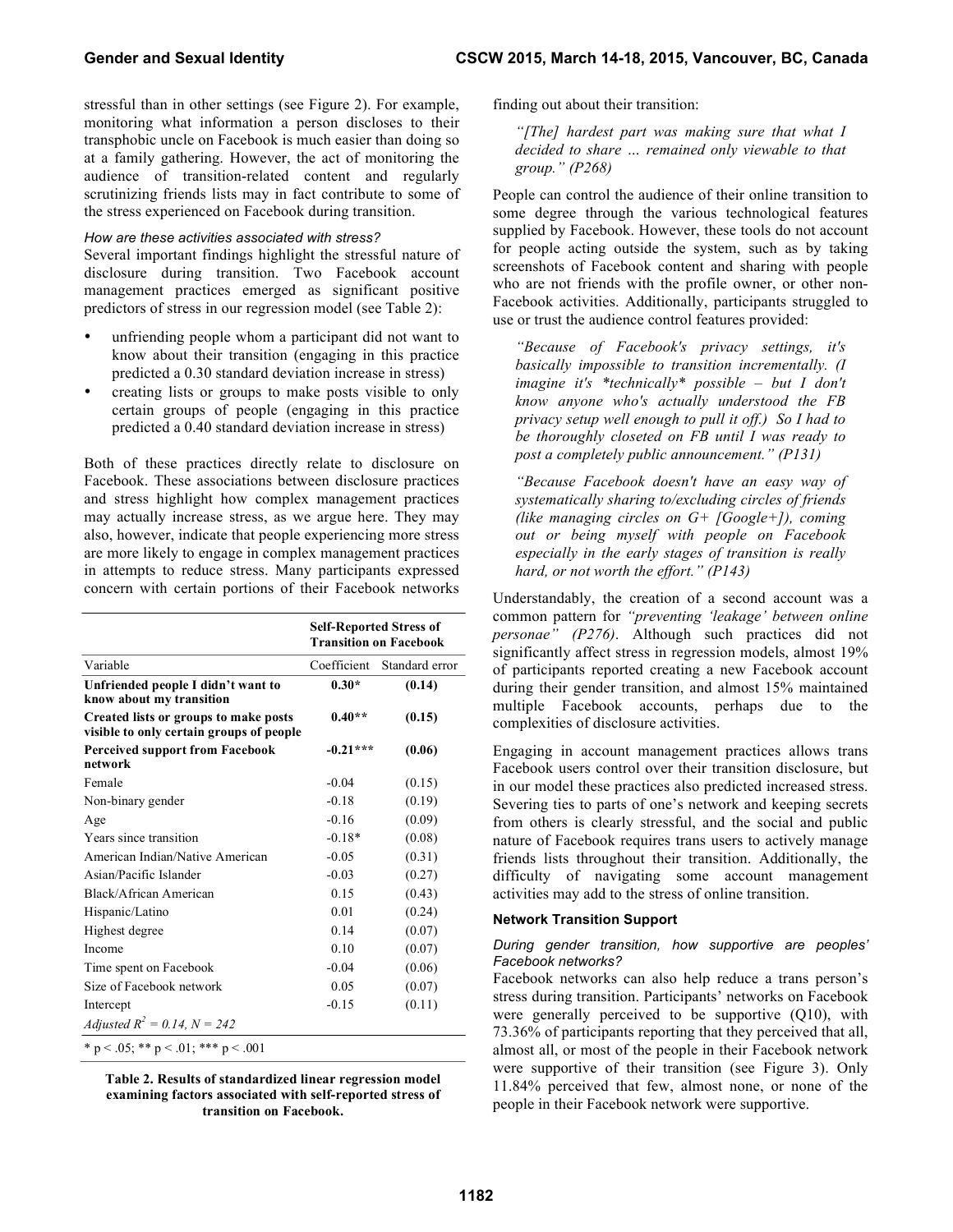

**Figure 3. Roughly how many people in this network do you perceive were supportive of your transition online? (Ordered from most supportive to least supportive)**

*How does support on Facebook compare with support received from other networks during gender transition?* 

Compared to other networks (see Figure 3), participants' Facebook networks (Q10) were marginally less supportive  $(M = 5.11, SD = 1.16)$  than their friends in offline settings (Q21)  $(M = 5.24, SD = 1.32), U = 50821, p = 0.05$ ; but significantly more supportive than their co-workers (Q23)  $(M = 4.54, SD = 1.66), U = 50607.5, p < .001$ ; or family members (Q22) (*M* = 3.90, *SD* = 1.72), *U* = 78327, *p* < .001 in offline settings.

#### *How is transition-related support from one's Facebook network associated with stress during gender transition on Facebook?*

The more supportive a respondent perceived their Facebook network to be of their transition, the less stressful they reported transition being on Facebook. From our model in Table 2, one standard deviation increase of support predicted a 0.21 standard deviation decrease in stress. Support from offline networks, such as family and coworkers, did not have a significant relationship with stress on Facebook, while one's offline friends network has a significant association with stress only before controlling for support from one's Facebook network.

A participant with a particularly supportive Facebook network described the ways that some friends expressed support in ways that may not have been possible offline:

*"I came out in a letter I wrote to my friends list. All the people that commented on it had nothing but support to show me, and even some people sent me messages telling me that they could not publicly support me, but were happily supporting me behind closed doors." (P287)*

Facebook can also provide access to new networks that have the unique ability to offer support for online transition:

*"The social circles of supporters and fellow trans people I've made on Facebook have provided substantial and vital support during my coming-out process." (P92)*

Because those with more supportive Facebook networks experienced less stress, we can see the potential for Facebook network support to mitigate the stressful nature of managing transition-related information disclosure.

# **Custom Gender Options and Disclosure**

#### *How do Facebook's new custom gender options relate to gender transition-related disclosure and stress?*

Facebook has recently made efforts to support trans people on its site by increasing options available for representing gender identity [21]. Notably, the new custom gender options, as described in the Background section above, provide numerous options for gender self-presentation. In its initial announcement about the new gender options, Facebook's Diversity team stated that its new custom gender options were introduced to help users to "feel comfortable being your true, authentic self" [21]. Among LGBT organizations [24] and in our survey responses, people praised Facebook for the usefulness of the new gender options. However, reported use of custom gender option(s) (Q15) has no statistical association with stress experienced by survey respondents during transition on Facebook. Those who used the custom gender options  $(M = 2.50, SD = .97)$ and those who did not  $(M = 2.42, SD = .92)$  experienced similar levels of stress,  $t(269) = -.65$ ,  $p = .52$ .

Using Facebook's custom gender options is a complex process of disclosure. Although the options are appealing in many ways, this complexity may in and of itself contribute to increased stress on Facebook. In particular, although being able to more accurately represent their gender on Facebook may reduce stress for some, this is counterbalanced by the stress of disclosing one's transgender or non-binary gender to one's social network.

Changing one's gender option to the opposite gender or to a non-binary identity is akin to disclosing one's transgender or non-binary status to one's entire network, or selected parts of one's network (by allowing only certain lists of people to see one's gender option). In our statistical model, we found that disclosure activities such as unfriending people and creating lists to control the audience for one's Facebook content are related to increased stress. Thus, it follows that trans people would be hesitant about or unwilling to change their gender option on Facebook. Changing one's gender option involves considerable contemplation about the audience to which one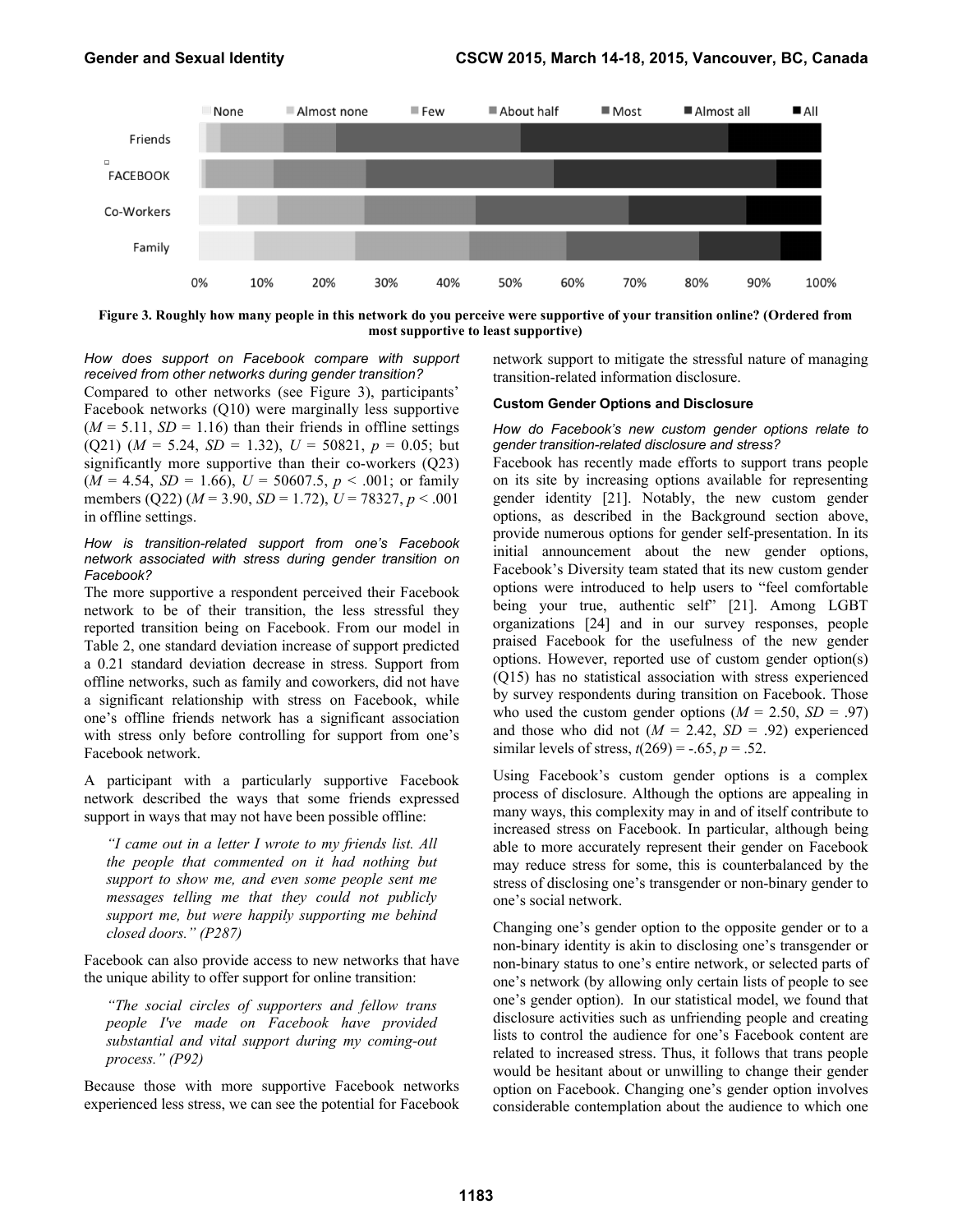will disclose their gender change, as well as masterful navigation of Facebook's privacy settings. For instance, one participant stated:

*"It actually worries me, to be honest. I think that outing yourself as clearly transgender/gender non confirming/etc – and having it visible by EVERYONE – is dangerous. There are people out there that target trans/gn-c [gender non-conforming] people, and having that publicly listed on your profile can set you apart as a target." (P295)*

Facebook privacy settings do allow individuals to control what audiences are able to see gender choices, but regardless, people often do not have a good understanding of who can view their profile content. Our qualitative data show that the challenges of maintaining privacy settings and understanding one's disclosure that has been noted elsewhere [1, 46] are particularly poignant in the case of gender transition.

Although most respondents appreciated Facebook's custom gender options (80.00% said that they agreed or strongly agreed that these options improve the online gender transition experience in Q17a), only 39.18% actually reported using the new gender options (Q15) at the time of data collection (roughly two months after the custom gender options were implemented). Custom gender options are used significantly more often by those trans people who identify outside of the male/female binary, such as genderqueer and agender people  $(M = .70, SD = .46)$ , than those trans people identifying with more binary genders  $(M = .29, SD = .45)$ ,  $t(363) = -7.54$ ,  $p <$ .001, and can indeed be a powerful way for some users to express their gender identity online:

*"They're great for people who identify as genderqueer, agender, bigender or one of the other identities that falls outside the male/female binary." (P310)*

*"I'm so happy that there are more gender options, it was hard just seeing male. I feel that twospirit/trans/genderqueer represent me most accurately." (P239)*

Calling gender options "custom" suggests that individuals have the ability to tailor their disclosure based on the gender terms that they choose. However, at the time of this writing, gender options on Facebook are in fact not fully customizable. As noted in the Background section, Facebook gives the illusion of freeform text entry, but only allows users to select from a pre-set list (see Figure 1). When asked if they tried to enter a custom gender option that was not recognized by Facebook (Q16), 29.37% of those using custom gender options reported that they had. Many participants expressed desires for truly customizable gender:

*"I know that data collection is a primary focus of facebook. But damn it, custom gender should mean custom. A person should be able to gender themselves* 

*however they wish to, instead of choosing from a collection of preset options." (P11)*

*"The thing I've heard everyone lament (and I agree), is that there is no write-in option." (P137)*

Such concerns are examples of problems that occur due to rigidity of the custom gender options and Facebook's underlying classification system. Since custom gender options map to much broader categories in Facebook's database [4], perhaps allowing users to truly customize the terms used to describe their gender could improve disclosure experiences while adding little overhead.

The combination of disclosure-related stress and the constraints that still exist around Facebook's custom gender options highlights the fact that simply giving people more gender options is not enough. To avoid privileging static identities, design of SNSs like Facebook should specifically address support for major identity changes.

#### **Demographics**

#### *Are demographic variables such as race, gender, or socioeconomic status associated with higher levels of stress during gender transition on Facebook?*

Gender transition on Facebook is stressful regardless of demographic factors. Demographic variables such as gender (*i.e.*, sub-categories within the trans population) (Q25-26), race/ethnicity (Q27), and socioeconomic status (Q30-31) had no significant association with stress of gender transition online, although the non-randomness of our sample may have influenced these results. We found no significant difference between stress experienced by transgender men, transgender women, and those of non-binary genders such as genderqueer and agender. Similarly, race/ethnicity did not significantly affect online transition stress. Socioeconomic status was measured in two ways: income and highest degree obtained, both of which had no significant association with transition stress on Facebook. Because gender transition on Facebook is equally stressful on average for those of different genders, races/ethnicities, and socioeconomic statuses, this points to a widespread need for technology to support transition for a broad array of the trans population.

#### **Summary of Results**

In summary, our results demonstrate that although Facebook can be a stressful place for gender transition due to difficulties of transition disclosure, support from one's Facebook network can help to mitigate some of this stress. Taken together, these results highlight the duality of Facebook as both a site of stress and a site of support. Given this, SNSs like Facebook as well as other platforms could be designed to reduce some of the existing disclosure-related stressors and simultaneously build on the positive nature of support during gender transition.

# **DISCUSSION**

During identity transitions on SNSs, many users are challenged with how and when to disclose content related to these changing identities. Identity is both multifaceted and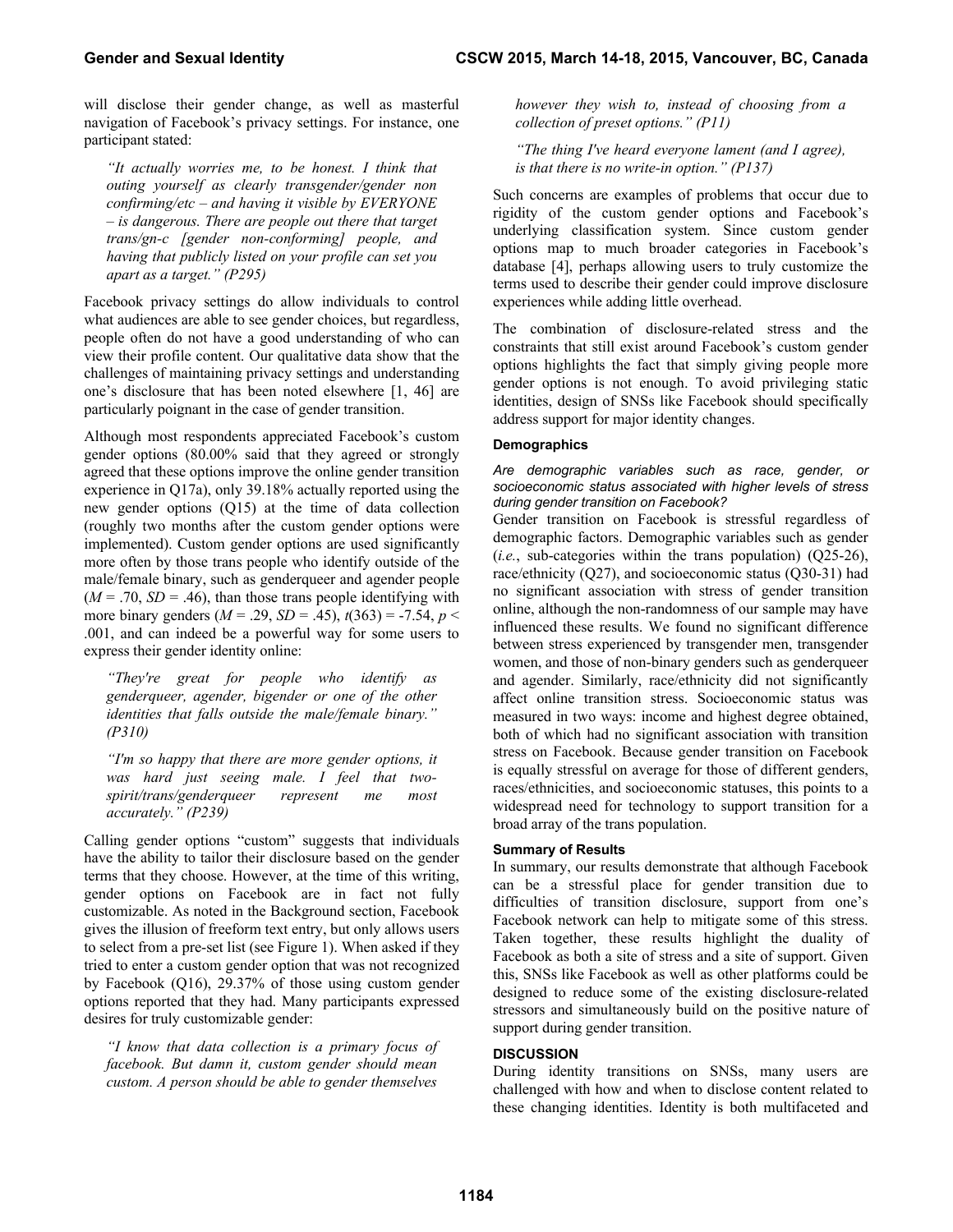fluid [6, 15, 26, 35], and our results indicate that this is particularly true during major life transitions. The crude support currently offered for complex, changing identities confirms the ways that SNSs often privilege normative selfpresentations [35, 45] and deem non-static concepts of self as problematic. In response to the ways that Facebook privileges those with static identities, trans users and others facing identity transitions adopt multiple accounts or actively manage disclosure practices as a way of negotiating technical constraints and social demands. However, our results indicate that such account management activities lead to stress.

The expectation of static identities on SNSs presumes that individuals come to SNSs to represent an already established identity, rather than to discover, invent, and reinvent themselves. However, in contrast to the authenticity that is now expected [35], online spaces were historically lauded for allowing people a space to explore and experiment with identities [10, 17, 44]. On SNSs, people are "not simply representing but constructing themselves" [45:426], a process that is highly influenced by SNS site design and policy that privileges certain identities while problematizing others [45].

Although we argue that the association between disclosure activities and stress highlights the difficulties and complexities of account management activities on Facebook, it is also useful to briefly explore the possibility of causality in the opposite direction. Perhaps increased stress of gender transition on Facebook causes people to use disclosurerelated account management practices. Our qualitative data leads us to believe that stress is increased by navigation of complex account management activities, and not the other way around. However, further research is needed to fully understand the relationships between account management activities and stress, and in particular, whether those who use disclosure features in an attempt to reduce stress actually experience a reduction in stress after using these features.

Difficulties around identity transitions on Facebook extend beyond the user interface and into the database and system infrastructure. As we have demonstrated, Facebook's account management features for selective disclosure of transitionrelated content can be confusing and stressful. Similarly, Facebook's accommodation of non-binary genders via a list of pre-set gender options constrains gender presentation, causing frustration for some. Both point to larger issues about how Facebook operationalizes "identity" as a set of static attributes with distinct values [9].

Identity transitions are not as simple as pressing a button or flipping a switch  $-$  a person is not one day male, the next female. SNSs' emphasis on discrete states, and frequent inability to design for users that move between static categories, is consistent with emerging critiques in a growing body of work on use and non-use [2, 3, 8]. Existing systems often assume a binary – a person either uses a technology or doesn't  $[2]$ , is married or isn't, is male or is female – when use practices and users themselves are instead much more complex The experience of using SNSs during identity transitions, gender transition on Facebook in particular, can in part be described as a kind of *torque,* the "twisting" that results from a mismatch between a person's identity and a classification system [5]. However, as shown by the lack of impact Facebook's new custom gender options had on stress, the design challenge is greater than just creating more categories. There remains a need for design that addresses torque and improves user experience for trans people and others who, during identity transitions, do not fit neatly into or move effortlessly between existing categories.

Many opportunities for enhanced system and SNS design arise regarding collaborative and social ways to support gender transitions on SNSs. Drawing from our finding that those with Facebook networks more supportive of their transition experience less stress during transition on Facebook, CSCW systems can help to encourage collaborative ways to support online transition. For instance, a system could enable members of a trans person's online social network to help their friend by providing support throughout the transition process in specific ways. Trusted friends could help by monitoring and/or removing digital artifacts that are non-representative and potentially harmful in light of a gender change (*e.g.*, a photograph of a person prior to transition). Systems could include features to facilitate digital artifact management as collaborative work in support of life transitions. SNSs could also incorporate new ways for users to communicate support and empathy to those in their network who are facing a life transition. For instance, a SNS could allow people to publicly denote themselves as "trans friendly," thus alleviating from trans users some of the burden of identifying which friends to disclose transitionrelated information. Each of these SNS design enhancements, described here with respect to gender transition, could easily be modified to address other major identity changes.

Additionally, while we found a strong association between support from one's Facebook network and decreased stress around transition, not all Facebook users have a supportive network in place. Innovative methods could offer support resources to those who lack a social network of support. For instance, machine learning techniques could be employed to analyze profile text and network activity to determine users who may be facing transitions without network support. Such users could be targeted with transition-related and stressreduction resources, and/or given supportive volunteers as "suggested friends." Additionally, a system could provide resources (such as relevant support groups, healthcare providers, and legal consultants) that may be helpful during transition. However, due to the sensitive nature of identity transitions and particularly gender transitions, great care should be taken to preserve user privacy and maintain ethical practices when employing such methods.

Finally, because users experience considerable stress around disclosure of gender change and gender identity, designers must consider the granularity [5] of gender options provided. As an example, Facebook's massive list of gender options,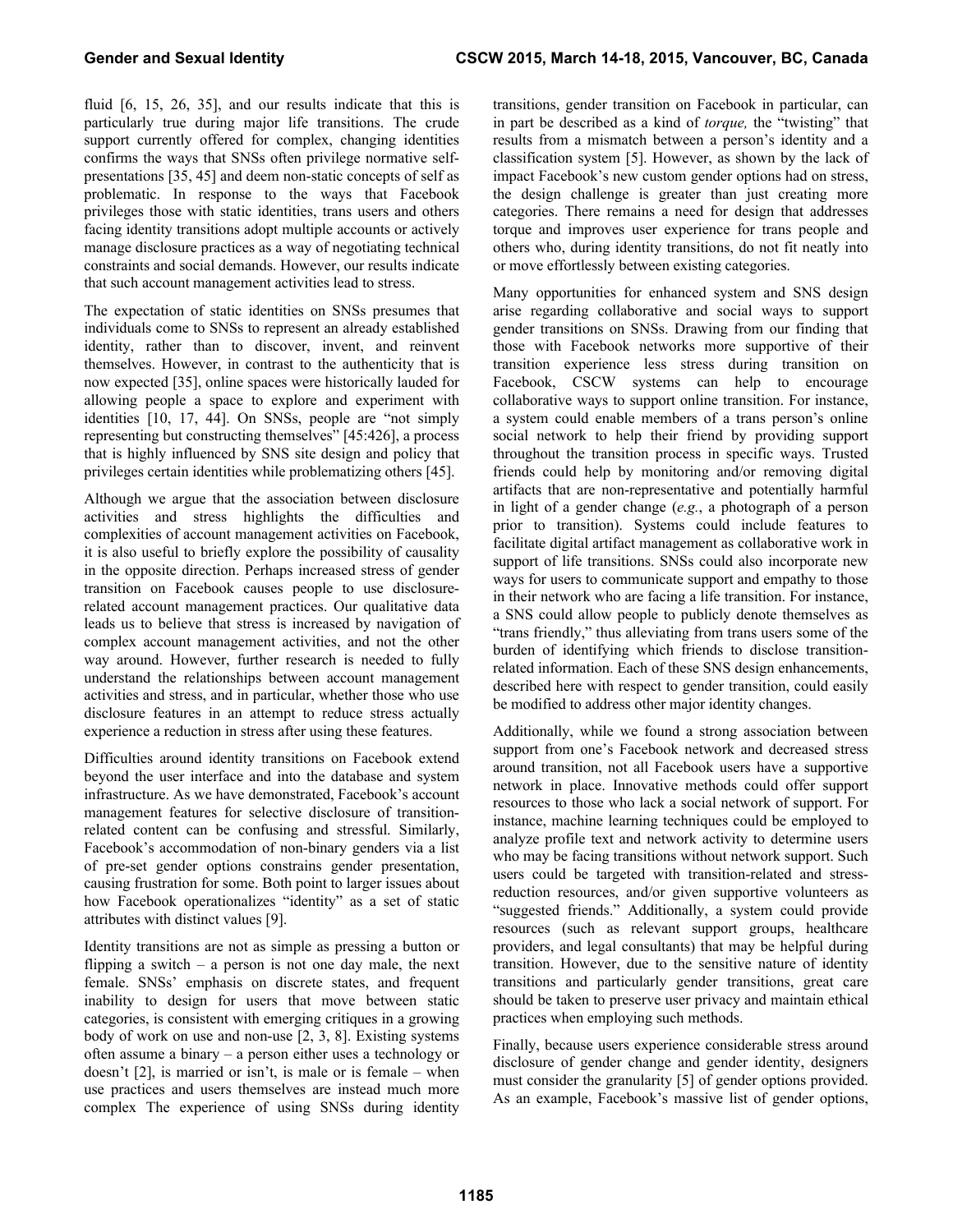many of which are redundant, incorporates far too much granularity. A more appropriate approach would involve less granularity but more control over disclosure. For example, a simple but elegant solution would lump gender options into three categories – male, female, and other/undisclosed – and would allow a free-form write-in box for the third option, as suggested for use in a healthcare context [14]. Such a design would also allow users to control which people or lists of people in their network can see the new gender option, and would display the user's gender as "undisclosed" to others in their network. This design would empower users to choose their own terms to represent their identities, as well as their own level of disclosure. For example, a trans person may simultaneously feel strongly about not identifying within the male/female binary and about not disclosing their trans identity to some in their online social network. A less granular infrastructure with more user control would allow such a person to identify outside of the binary without necessarily disclosing their trans status.

### **CONCLUSION**

We present results from a comprehensive online survey targeted at trans SNS users examining stress, disclosure, and support throughout the gender transition process online. The results of this study demonstrate that specific Facebook account management activities impact stress during gender transition both positively and negatively. In particular, we argue that although practices around disclosure on Facebook are particularly stressful, online network support can mitigate some of this stress. Thus, technology and SNSs can be designed with a focus on disclosure and support in order to reduce the stress that accompanies online transition.

This work contributes to research on disclosure and social computing within the CSCW literature. In particular, lessons learned around disclosure, stress, and support during gender transition are likely to apply to those experiencing other "face threat" identity changes. Like those embarking on gender transition, these people likely also experience stress when interacting with user interfaces like Facebook's to limit the audience of certain content regarding their identity change. CSCW systems can help to leverage online social network support to reduce the stress around transition disclosure.

### **ACKNOWLEDGEMENTS**

We thank our participants for sharing their experiences with us. Thank you to Karen Cheng, Rena Bivens, Anne Bowser, Ellie Harmon, members of STAR and LUCI, and our anonymous reviewers for their generous help and support with this paper. This work was funded in part by a UC Irvine Eugene Cota-Robles Fellowship.

# **REFERENCES**

- 1. Acquisti, A. and Gross, R. Imagined communities: Awareness, information sharing, and privacy on the Facebook. In *Privacy Enhancing Technologies*. Springer, 2006, 36–58.
- 2. Baumer, E.P.S., Adams, P., Khovanskaya, V.D., *et al*. Limiting, leaving, and (re)lapsing: An exploration of

Facebook non-use practices and experiences. *Proceedings of CHI* (2013).

- 3. Baumer, E.P.S., Ames, M.G., Brubaker, J.R., Burrell, J., and Dourish, P. Refusing, limiting, departing: Why we should study technology non-use. *Proceedings of CHI Extended Abstracts* (2014).
- 4. Bivens, R. *The Gender Binary Will Not Be Deprogrammed: Ten Years of Coding Gender on Facebook*. Social Science Research Network, 2014.
- 5. Bowker, G.C. and Star, S.L. *Sorting Things Out: Classification and Its Consequences*. MIT Press, 1999.
- 6. boyd, d.m. Friendster and publicly articulated social networking. *Proceedings of CHI* (2004).
- 7. boyd, d.m. and Ellison, N.B. Social network sites: Definition, history, and scholarship. *J of Computer-Mediated Communication 13*, 1 (2007), 210–230.
- 8. Brubaker, J.R., Ananny, M., and Crawford, K. Departing glances: A sociotechnical account of 'leaving' Grindr. *New Media & Society*, (2014).
- 9. Brubaker, J.R. and Hayes, G.R. Select \* from user: Infrastructure and socio-technical representation. *Proceedings of CSCW* (2011).
- 10. Bruckman, A.S. Gender swapping on the Internet. *Proceedings of INET* (1993).
- 11. Burke, M. and Kraut, R. Using Facebook after losing a job: Differential benefits of strong and weak ties. *Proceedings of CSCW* (2013).
- 12. Clarkson, N. "A Letter From Your Surgeon": Negotiating State Authority in University Administration. Cultural Studies Assoc. Conf. (2013).
- 13. Cohen, S., Kamarck, T., and Mermelstein, R. A global measure of perceived stress. *Journal of Health and Social Behavior 24*, 4 (1983), 385–396.
- 14. Deutsch, M.B., Green, J., Keatley, J., Mayer, G., Hastings, J., and Hall, A.M. Electronic medical records and the transgender patient: Recommendations from the World Professional Association for Transgender Health EMR Working Group. *J of the American Medical Informatics Assoc. 20*, 4 (2013), 700–703.
- 15. DiMicco, J.M. and Millen, D.R. Identity management: Multiple presentations of self in Facebook. *Proceedings of GROUP* (2007).
- 16. Dimond, J.P., Fiesler, C., and Bruckman, A.S. Domestic violence and information communication technologies. *Interacting with Computers 23*, 5 (2011), 413–421.
- 17. Donath, J.S. Identity and Deception in the Virtual Community. In *Communities in Cyberspace*. Routledge, 1998.
- 18. Duggan, M. and Smith, A. Social Media Update 2013. *Pew Research Center's Internet & Amer. Life Project*.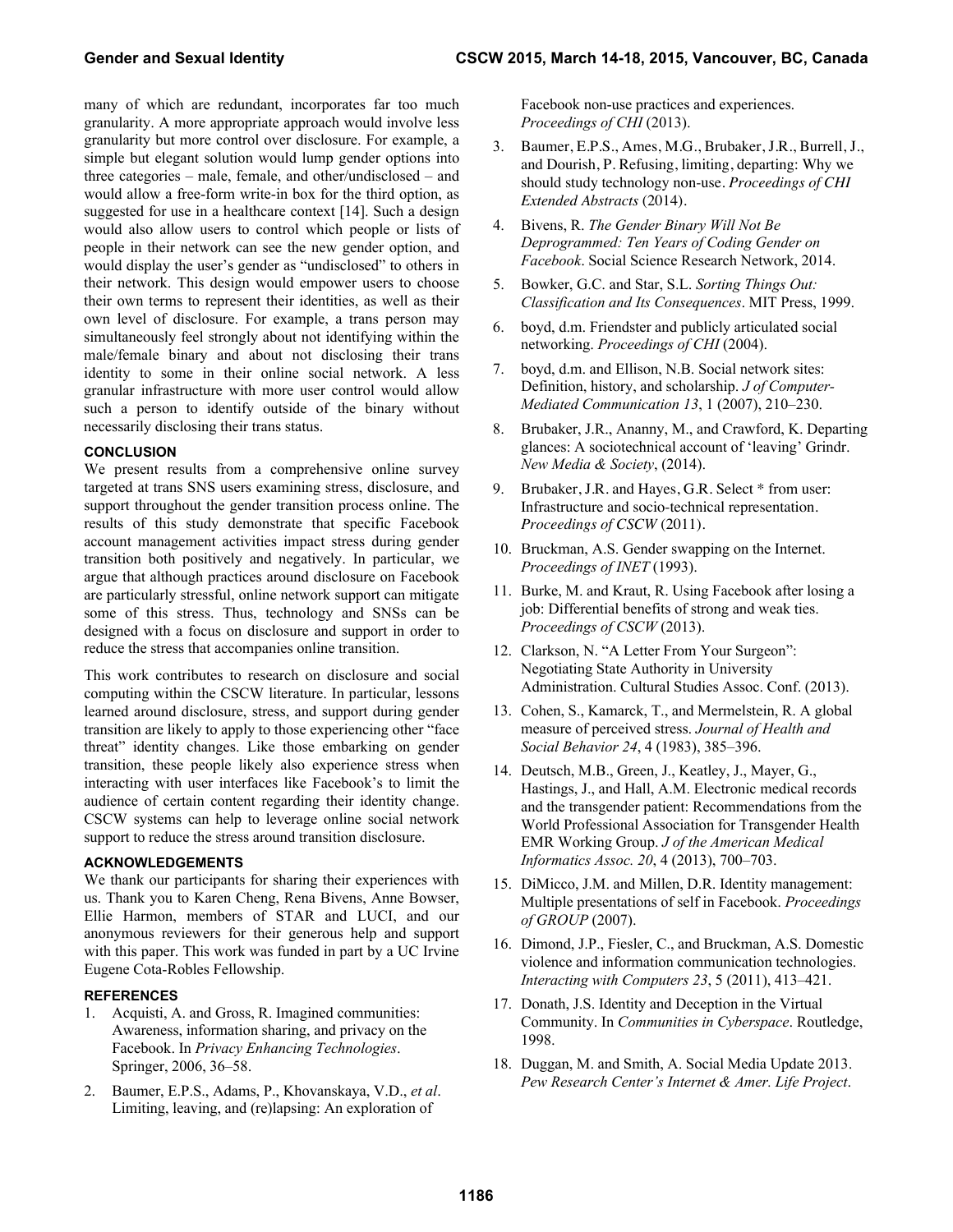www.pewinternet.org/2013/12/30/social-media-update-2013/.

- 19. Ellison, N.B., Steinfield, C., and Lampe, C. The benefits of Facebook "friends:" Social capital and college students' use of online social network sites. *J of Computer-Mediated Comm. 12*, 4 (2007), 1143–1168.
- 20. Evans, M., Donelle, L., and Hume-Loveland, L. Social support and online postpartum depression discussion groups: A content analysis. *Patient Education and Counseling 87*, 3 (2012), 405–410.
- 21. Facebook Diversity. *Facebook.com*, 2014. www. facebook.com/photo.php?fbid=567587973337709.
- 22. Factor, R.J. and Rothblum, E.D. A study of transgender adults and their non-transgender siblings on demographic characteristics, social support, and experiences of violence. *Journal of LGBT Health Research 3*, 3 (2008), 11–30.
- 23. Farnham, S.D. and Churchill, E.F. Faceted identity, faceted lives: Social and technical issues with being yourself online. *Proceedings of CSCW* (2011).
- 24. Ferraro, R. Facebook introduces custom gender field to allow users to more accurately reflect who they are. *GLAAD*, 2014. http://www.glaad.org/blog/facebookintroduces-custom-gender-field-allow-users-moreaccurately-reflect-who-they-are.
- 25. George, L.K. Sociological perspectives on life transitions. *Annual Review of Sociology 19*, 1 (1993), 353–373.
- 26. Goffman, E. *Presentation of Self in Everyday Life*. Doubleday Anchor Books, New York, NY, 1959.
- 27. Grant, J.M., Mottet, L.A., Tanis, J.D., Harrison, J., Herman, J.L., and Kiesling, M. *Injustice at Every Turn: A Report of the National Transgender Discrimination Survey*. National Center for Transgender Equality and National Gay and Lesbian Task Force, 2011.
- 28. Gross, B.M. and Churchill, E.F. Addressing constraints: Multiple usernames task spillage and notions of identity. *Proc. CHI Ext. Abstracts* (2007).
- 29. Hendricks, M.L. and Testa, R.J. A conceptual framework for clinical work with transgender and gender nonconforming clients: An adaptation of the Minority Stress Model. *Professional Psychology: Research and Practice 43*, 5 (2012), 460–467.
- 30. Jankovic, C. and Haimson, O.L. Transdisciplining the Problem: Addressing Administrative Violence in University Information Systems. Cultural Studies Association Conference (2013).
- 31. Kannabiran, G. Themself: Critical analysis of gender in Facebook. CHI workshop paper (2011).
- 32. Lampinen, A., Tamminen, S., and Oulasvirta, A. All my people right here, right now: Management of group co-

presence on a social networking site. *Proceedings of GROUP* (2009).

- 33. Lovibond, S.H. and Lovibond, P.F. *Manual for the Depression Anxiety Stress Scales* (2nd ed.). Psychology Foundation, 1995.
- 34. Marwick, A.E. and boyd, d.m. I tweet honestly, I tweet passionately: Twitter users, context collapse, and the imagined audience. *New Media & Society 13*, 1 (2011), 114–133.
- 35. Marwick, A.E. I'm more than just a Friendster profile: Identity, authenticity, and power in social networking services. Association for Internet Researchers (2005).
- 36. Massimi, M., Dimond, J.P., and Le Dantec, C.A. Finding a new normal: The role of technology in life disruptions. *Proceedings of CSCW* (2012).
- 37. Norval, C., Arnott, J.L., Hine, N.A., and Hanson, V.L. Purposeful social media as support platform: Communication frameworks for older adults requiring care. *Proceedings of PervasiveHealth* (2011).
- 38. Sas, C. and Whittaker, S. Design for forgetting: Disposing of digital possessions after a breakup. *Proceedings of CHI* (2013).
- 39. Smith, M.E., Nguyen, D.T., Lai, C., Leshed, G., and Baumer, E.P.S. Going to college and staying connected: Communication between college freshmen and their parents. *Proceedings of CSCW* (2012).
- 40. Stutzman, F., Capra, R., and Thompson, J. Factors mediating disclosure in social network sites. *Computers in Human Behavior 27*, 1 (2011), 590–598.
- 41. Stutzman, F.D. Networked Information Behavior in Life Transition. 2011. http://gradworks.umi.com/ 34/56/3456300.html.
- 42. Suchman, L. Do categories have politics? *Computer Supported Cooperative Work (CSCW) 2*, 3 (1993), 177– 190.
- 43. Tamir, M., John, O.P., Srivastava, S., and Gross, J.J. Implicit theories of emotion: Affective and social outcomes across a major life transition. *J of Personality and Social Psychology 92*, 4 (2007), 731–744.
- 44. Turkle, S. Cyberspace and Identity. *Contemporary Sociology 28*, 6 (1999), 643–648.
- 45. Van House, N.A. Feminist HCI meets Facebook: Performativity and social networking sites. *Interacting with Computers 23*, 5 (2011), 422–429.
- 46. Wang, Y., Leon, P.G., Acquisti, A., Cranor, L.F., Forget, A., and Sadeh, N. A field trial of privacy nudges for Facebook. *Proceedings of CHI* (2014).
- 47. Wang, Y., Norcie, G., Komanduri, S., Acquisti, A., Leon, P.G., and Cranor, L.F. "I regretted the minute I pressed share": A qualitative study of regrets on Facebook. *Proceedings of SOUPS* (2011).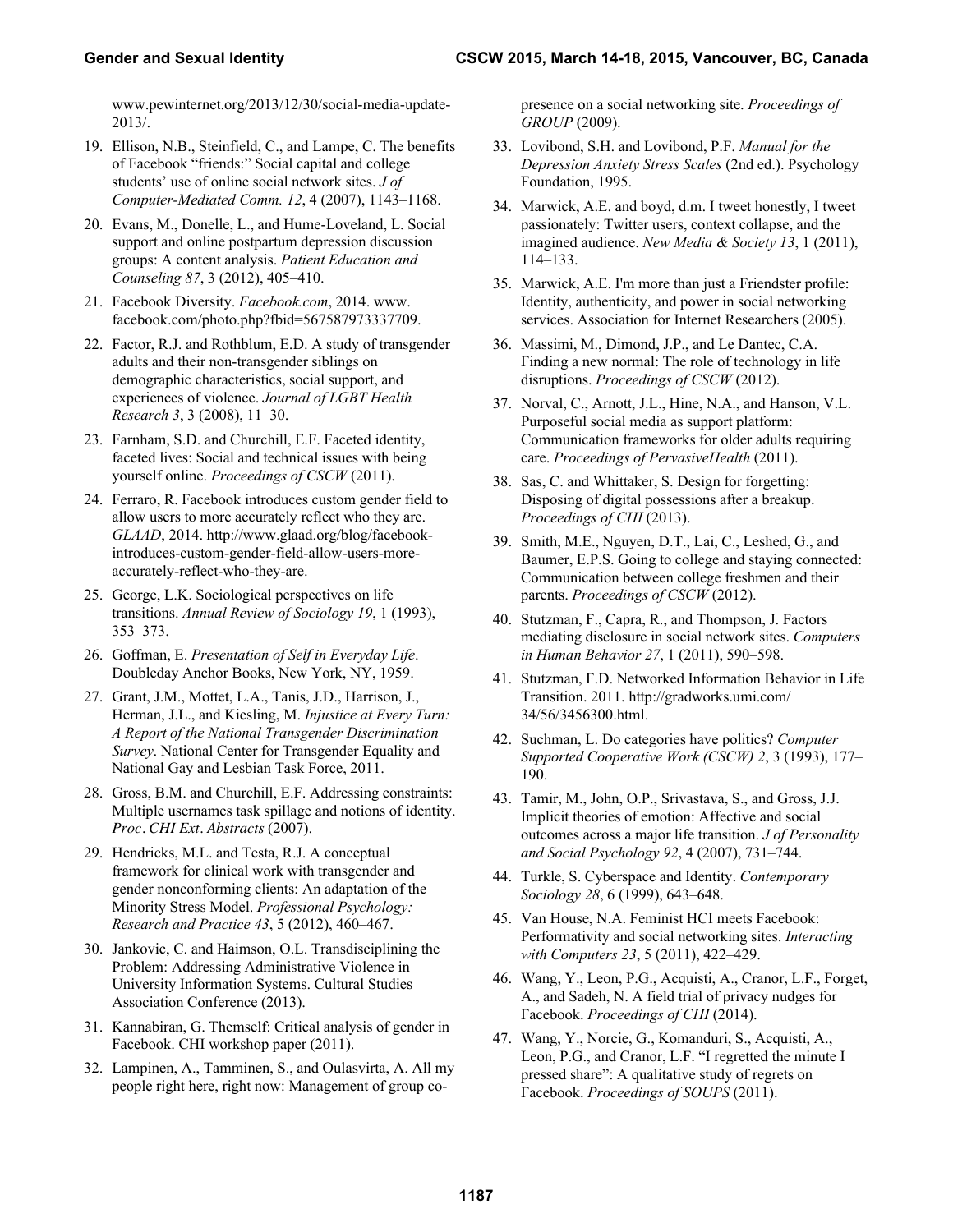|    | <b>APPENDIX. ONLINE SURVEY</b>                                                                                                                                                                                                                                    |                                                                                                                                                                                                                                                                                                                                                                                                              |  |  |  |
|----|-------------------------------------------------------------------------------------------------------------------------------------------------------------------------------------------------------------------------------------------------------------------|--------------------------------------------------------------------------------------------------------------------------------------------------------------------------------------------------------------------------------------------------------------------------------------------------------------------------------------------------------------------------------------------------------------|--|--|--|
| 1. | Do you consider yourself to be transgender and/or gender non-conforming in Yes; No<br>any way?                                                                                                                                                                    |                                                                                                                                                                                                                                                                                                                                                                                                              |  |  |  |
| 2. | Did you have a social network site profile prior to transitioning?                                                                                                                                                                                                | Yes; No                                                                                                                                                                                                                                                                                                                                                                                                      |  |  |  |
|    | [If participant answered No to question 1 or 2, they were disqualified and exited the survey.]                                                                                                                                                                    |                                                                                                                                                                                                                                                                                                                                                                                                              |  |  |  |
| 3. | Do you use Facebook?                                                                                                                                                                                                                                              | Yes; No                                                                                                                                                                                                                                                                                                                                                                                                      |  |  |  |
|    | [If participant answered No to question 3, they skipped the questions about Facebook<br>and answered questions instead about the SNS that they used most frequently.]                                                                                             |                                                                                                                                                                                                                                                                                                                                                                                                              |  |  |  |
| 4. | In a typical day, about how much time do you spend using Facebook?                                                                                                                                                                                                | 10 minutes or less<br>$10 - 30$ minutes<br>$31 - 60$ minutes<br>$1 - 2$ hours<br>$2 - 3$ hours<br>3 or more hours                                                                                                                                                                                                                                                                                            |  |  |  |
| 5. | About how many "friends" or connections do you have on Facebook? If you<br>are not sure, please give your best guess.                                                                                                                                             | $0 - 10$<br>$11 - 25$<br>$26 - 50$<br>$51 - 100$<br>$101 - 200$<br>$201 - 500$<br>$501 - 750$<br>$751 - 1000$<br>$1001 - 1500$<br>More than 1500                                                                                                                                                                                                                                                             |  |  |  |
| 6. | In what year did you begin your gender transition on Facebook? Although it<br>may be difficult to pinpoint a particular year, please estimate the year in<br>which you first began to change your name, gender, and/or profile picture<br>appearance on Facebook. | [List of years $2004 - 2014$ ]                                                                                                                                                                                                                                                                                                                                                                               |  |  |  |
| 7. | Which of the following have you done in order to transition on Facebook?<br>[Multiple options possible]                                                                                                                                                           | Announced transition (e.g., a status update)<br>Changed the gender listed on my profile<br>Changed the name displayed on my profile<br>Changed my profile picture<br>Deleted my profile or account<br>Created a new profile<br>Other (please specify)                                                                                                                                                        |  |  |  |
| 8. | Which of the following have you done with your friends list on Facebook<br>during your gender transition?<br>[Multiple options possible]                                                                                                                          | "Unfriended" or blocked people who may not be<br>supportive<br>"Unfriended" or blocked people who I didn't<br>want to know about my transition<br>Made some posts visible only to some people in<br>my network<br>Created groups or "circles" to make posts<br>visible to only certain groups of people (e.g.<br>to share gender transition information with<br>only those people)<br>Other (please specify) |  |  |  |
| 9. | How stressful was it to transition in each of these environments?<br>Facebook<br>a.                                                                                                                                                                               | 1-Not at all stressful<br>2-Slightly stressful<br>3-Moderately stressful<br>4-Extremely stressful<br>N/A                                                                                                                                                                                                                                                                                                     |  |  |  |
|    | [Other environments included in survey but not relevant for this paper]                                                                                                                                                                                           |                                                                                                                                                                                                                                                                                                                                                                                                              |  |  |  |

**10. Roughly how many people in your Facebook network were supportive of your**  1-None **transition online?** 2-Almost none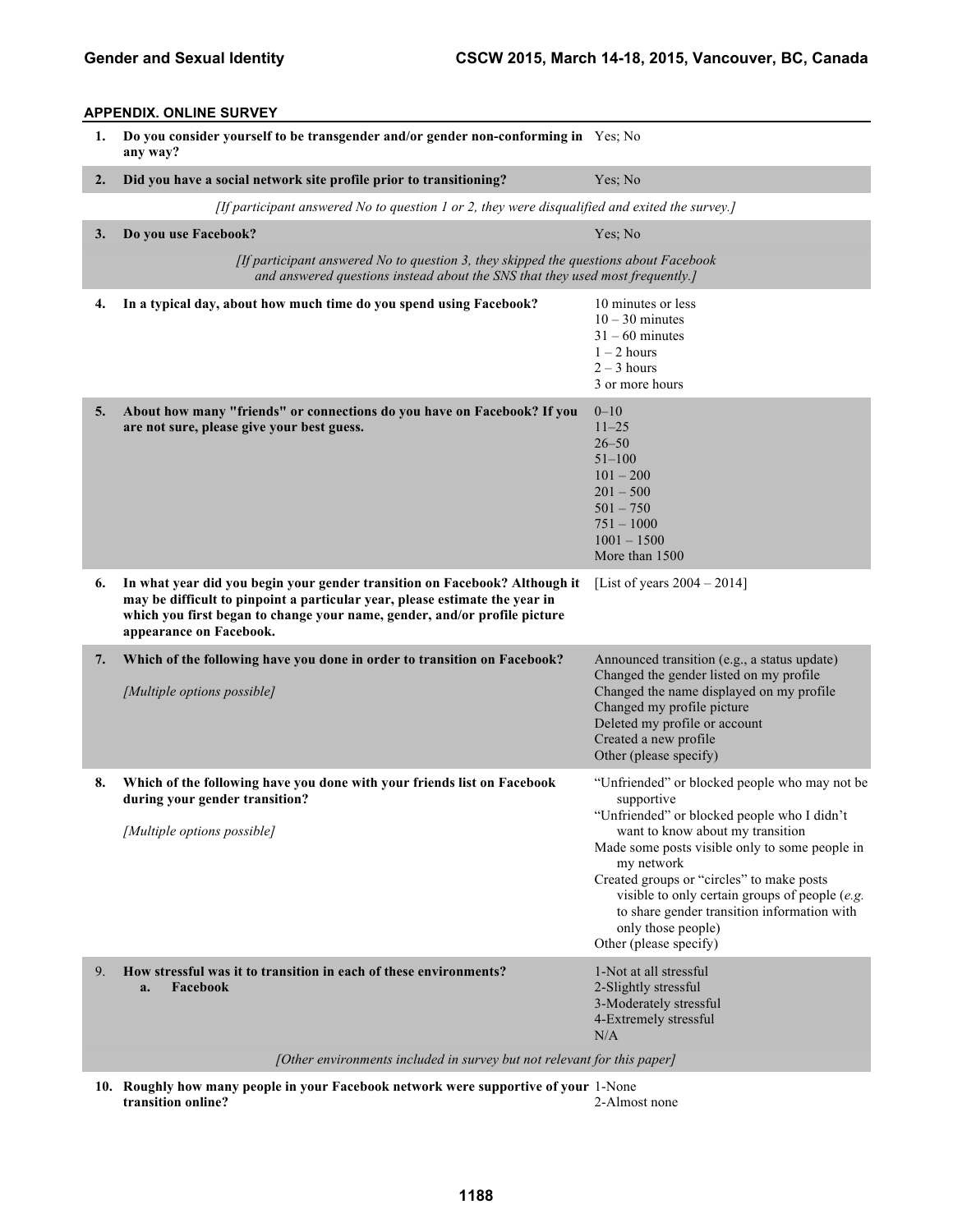|                                                                                                                                                                                                                                                                                                                             | 3-Few<br>4-About half<br>5-Most<br>6-Almost all<br>$7-All$                                               |
|-----------------------------------------------------------------------------------------------------------------------------------------------------------------------------------------------------------------------------------------------------------------------------------------------------------------------------|----------------------------------------------------------------------------------------------------------|
| 11. What parts of transitioning on Facebook were especially difficult? Why were<br>they difficult?                                                                                                                                                                                                                          | [Open-ended response]                                                                                    |
| 12. What do you think would improve the online gender transition experience on [Open-ended response]<br>Facebook?                                                                                                                                                                                                           |                                                                                                          |
| 13. What would you change about Facebook to make it more friendly to<br>transgender / gender non-conforming people?                                                                                                                                                                                                         | [Open-ended response]                                                                                    |
| 14. Is there anything else you would like to tell us about your transition<br>experience on Facebook?                                                                                                                                                                                                                       | [Open-ended response]                                                                                    |
| 15. Did you change your gender to a Custom gender option on Facebook?                                                                                                                                                                                                                                                       | Yes; No                                                                                                  |
| 16. Did you try to enter a Custom gender option that was not recognized by<br>Facebook?                                                                                                                                                                                                                                     | Yes; No                                                                                                  |
| 17. To what extent do you agree with the following statements:<br>Facebook's Custom gender options improve the online gender transition 2-Disagree<br>a.<br>experience.                                                                                                                                                     | 1-Strongly Disagree<br>3-Undecided<br>4-Agree<br>5-Strongly Agree                                        |
| [Other statements included in survey but not relevant for this paper]                                                                                                                                                                                                                                                       |                                                                                                          |
| 18. Is there anything else you would like to tell us about your thoughts about and [Open-ended response]<br>experience with Facebook's Custom gender options and/or Neutral pronoun<br>options?                                                                                                                             |                                                                                                          |
| 19. How stressful was it to transition in each of these environments?<br>Among close friends<br>a.<br>Among all friends<br>b.<br>Among close family (e.g. parents, children)<br>c.<br>Among extended family (e.g. grandparents, aunts, uncles, cousins,<br>d.<br>nieces, nephews, etc.)<br>At work<br>e.<br>f.<br>At school | 1-Not at all stressful<br>2-Slightly stressful<br>3-Moderately stressful<br>4-Extremely stressful<br>N/A |
| 20. Is there anything else you would like to tell us about any stress that you may<br>have experienced as part of your transition offline and/or online?                                                                                                                                                                    | [Open-ended response]                                                                                    |
| 21. Roughly how many of your friends were supportive of your transition offline<br>(e.g. in- person, on the phone, etc.)?                                                                                                                                                                                                   | 1-None<br>2-Almost none<br>$3-Few$<br>4-About half<br>5-Most<br>6-Almost all<br>$7-A11$                  |
| 22. Roughly how many of your family members were supportive of your<br>transition offline (e.g. in-person, on the phone, etc.)?                                                                                                                                                                                             | 1-None<br>2-Almost none<br>$3-Few$<br>4-About half<br>5-Most<br>6-Almost all<br>$7-All$                  |
| 23. Roughly how many of your co-workers were supportive of your transition<br>offline (e.g. in-person, on the phone, etc.)?                                                                                                                                                                                                 | 1-None<br>2-Almost none<br>$3-Few$<br>4-About half                                                       |